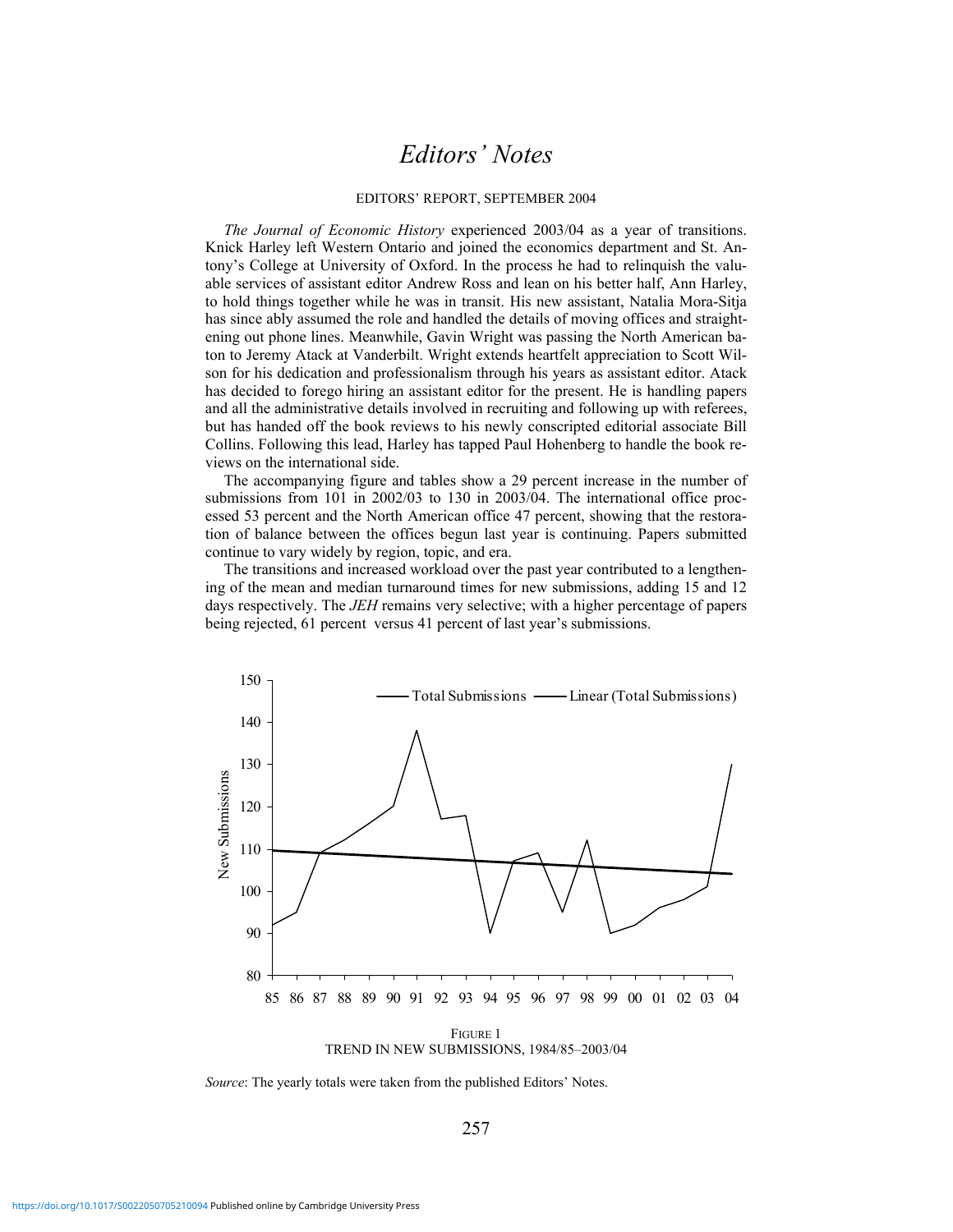|                                  |                        | $\frac{1}{2001}$ 2001 $\frac{1}{201}$ 2001 (totals) |                        |                                      |                        |                      |  |
|----------------------------------|------------------------|-----------------------------------------------------|------------------------|--------------------------------------|------------------------|----------------------|--|
|                                  | July 2001–June<br>2002 |                                                     | July 2002–June<br>2003 |                                      | July 2003–June<br>2004 |                      |  |
| Topic                            | North<br>America       | All Other<br>Regions                                | North                  | All Other<br>America Regions America | North                  | All Other<br>Regions |  |
| Agriculture                      |                        |                                                     |                        | 8                                    |                        | h                    |  |
| Demography                       |                        |                                                     |                        |                                      |                        |                      |  |
| Growth                           |                        |                                                     |                        |                                      |                        |                      |  |
| Industry                         |                        |                                                     |                        |                                      |                        | 10                   |  |
| Technology                       |                        |                                                     |                        |                                      |                        |                      |  |
| Labor                            |                        |                                                     |                        |                                      |                        |                      |  |
| Money and macro                  |                        |                                                     |                        |                                      |                        |                      |  |
| Public finance                   |                        |                                                     |                        |                                      |                        |                      |  |
| History of thought               |                        |                                                     |                        |                                      |                        |                      |  |
| International trade, finance     |                        | 15                                                  |                        |                                      |                        |                      |  |
| Urban and regional               |                        |                                                     |                        |                                      |                        |                      |  |
| Political economy                |                        |                                                     | 15                     |                                      | 15                     |                      |  |
| Private finance, capital markets |                        |                                                     |                        |                                      | 9                      |                      |  |
| Other                            |                        |                                                     |                        |                                      |                        |                      |  |

TABLE 1 REGULAR ARTICLE SUBMISSIONS BY WORLD AREA, BROKEN DOWN BY TOPIC,  $JULY 2001–JUINE 2004 (totals)$ 

*Note*: The numbers include new submissions only. The totals equal the number of new submissions received because a paper is classified in only one topic category. In the latest year, the North American office had 80 total submissions, 61 new and 19 resubmitted. The International office had 86 total submissions, 69 new and 17 resubmitted.

Total 36 62 46 55 61 69

| <u>KEQULAR ARTICLE SUBMISSIONS DT REGION, I JULT-30 JUNE</u> |             |               |               |           |  |  |
|--------------------------------------------------------------|-------------|---------------|---------------|-----------|--|--|
|                                                              | Submissions |               |               |           |  |  |
| Region                                                       | 2000-2001   | $2001 - 2002$ | $2002 - 2003$ | 2003-2004 |  |  |
| Australia                                                    |             |               |               |           |  |  |
| United States and Canada                                     | 38          | 41            | 45            | 60        |  |  |
| Non-Spanish speaking Caribbean                               |             |               |               |           |  |  |
| <b>Great Britain</b>                                         | 16          | 15            | 14            | 13        |  |  |
| Western Europe                                               | 21          | 21            |               | 28        |  |  |
| Asia                                                         |             | 12            |               |           |  |  |
| Latin America                                                |             |               |               |           |  |  |
| Eastern Europe/Russia                                        |             |               |               |           |  |  |
| Africa                                                       |             |               |               |           |  |  |
| Middle East                                                  |             |               |               |           |  |  |
| Not applicable or unknown                                    |             |               |               |           |  |  |

TABLE 2 REGULAR ARTICLE SUBMISSIONS BY REGION, 1 JULY-30 JUNE

*Note*: The numbers include new submissions only. Totals exceed new submissions because a paper can be classified as pertaining to more than one region.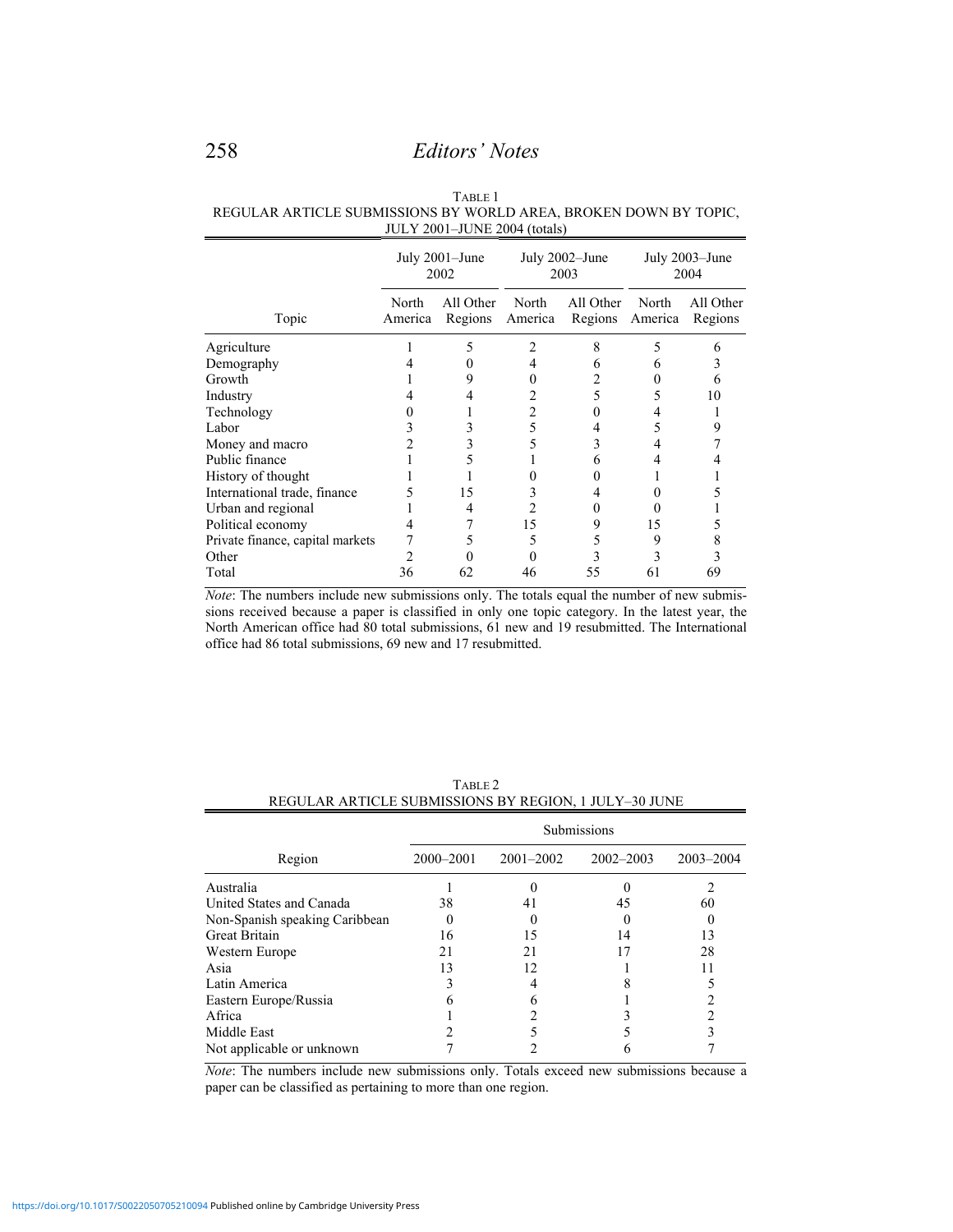#### TABLE 3 REGULAR ARTICLE SUBMISSIONS BY PERIOD, 1 JULY–30 JUNE 2001–2002, 2002–2003, AND 2003–2004

|                                      | Submissions   |               |           |  |
|--------------------------------------|---------------|---------------|-----------|--|
| Period                               | $2001 - 2002$ | $2002 - 2003$ | 2003-2004 |  |
| Twentieth century                    | 50            | 53            | 67        |  |
| Nineteenth century                   | 50            | 41            | 52        |  |
| Seventeenth and eighteenth centuries | 21            | 18            | 18        |  |
| Pre-seventeenth century              | 14            | 13            | 17        |  |
| Not applicable or unknown            |               |               | $\theta$  |  |

*Note*: The numbers include new submissions only. Totals exceed submissions because a paper can be classified as pertaining to more than one period.

| TABLE 4                   |
|---------------------------|
| ACCEPTANCE AND TURNAROUND |
|                           |

|                       |          | North American<br>Office |          | International Office |         | Total   |  |
|-----------------------|----------|--------------------------|----------|----------------------|---------|---------|--|
|                       | 2002/03  | 2003/04                  | 2002/03  | 2003/04              | 2002/03 | 2003/04 |  |
| Accepted              | 17       | 16                       | 17       | 12                   | 34      | 28      |  |
| Revise and resubmit   | 23       | 20                       | 27       | 10                   | 50      | 30      |  |
| Rejected or withdrawn | 26       | 43                       | 32       | 59                   | 58      | 102     |  |
| Not yet decided       | $\theta$ |                          | $\theta$ | 5                    | 0       | 6       |  |
| Total                 | 66       | 80                       | 76       | 86                   | 142     | 166     |  |
|                       |          | Decision Lags (in days)  |          |                      |         |         |  |
| Year                  |          | minimum                  | maximum  |                      | mean    | median  |  |
| All submissions       |          |                          |          |                      |         |         |  |
| 2001/2002             |          | 1                        | 339      |                      | 86      | 85      |  |
| 2002/2003             |          | 1                        | 322      |                      | 92      | 85      |  |
| 2003/2004             |          | 1                        | 303      |                      | 110     | 100     |  |
| New submissions only  |          |                          |          |                      |         |         |  |
| 2001/2002             |          | 1                        | 233      |                      | 87      | 91      |  |
| 2002/2003             |          | 1                        | 322      |                      | 98      | 91      |  |
| 2003/2004             |          |                          | 303      |                      | 113     | 103     |  |

*Note*: The acceptance figures include new submissions and resubmissions. Decision lags exclude submissions not yet decided. Data were current as of 14 January 2005.

 One constant in the life of the *JEH* is the outstanding quality and commitment of its referees, particularly those serving on the editorial board. The editors are indebted to them for their dedication to the peer review process that results in both well informed editorial decisions and, in quite a few cases, published articles that are markedly improved from their original versions. The editors especially wish to thank outgoing board members Richard Grossman, Peter Coclanis, Alex Field, and Anne McCants. We welcome those added this year: Bob Allen, William Collins, Dora Costa, Larry Epstein, Larry Neal, Steve Quinn, Joachim Voth, Paul Rhode, and Susan Wolcott.

> Jeremy Atack Knick Harley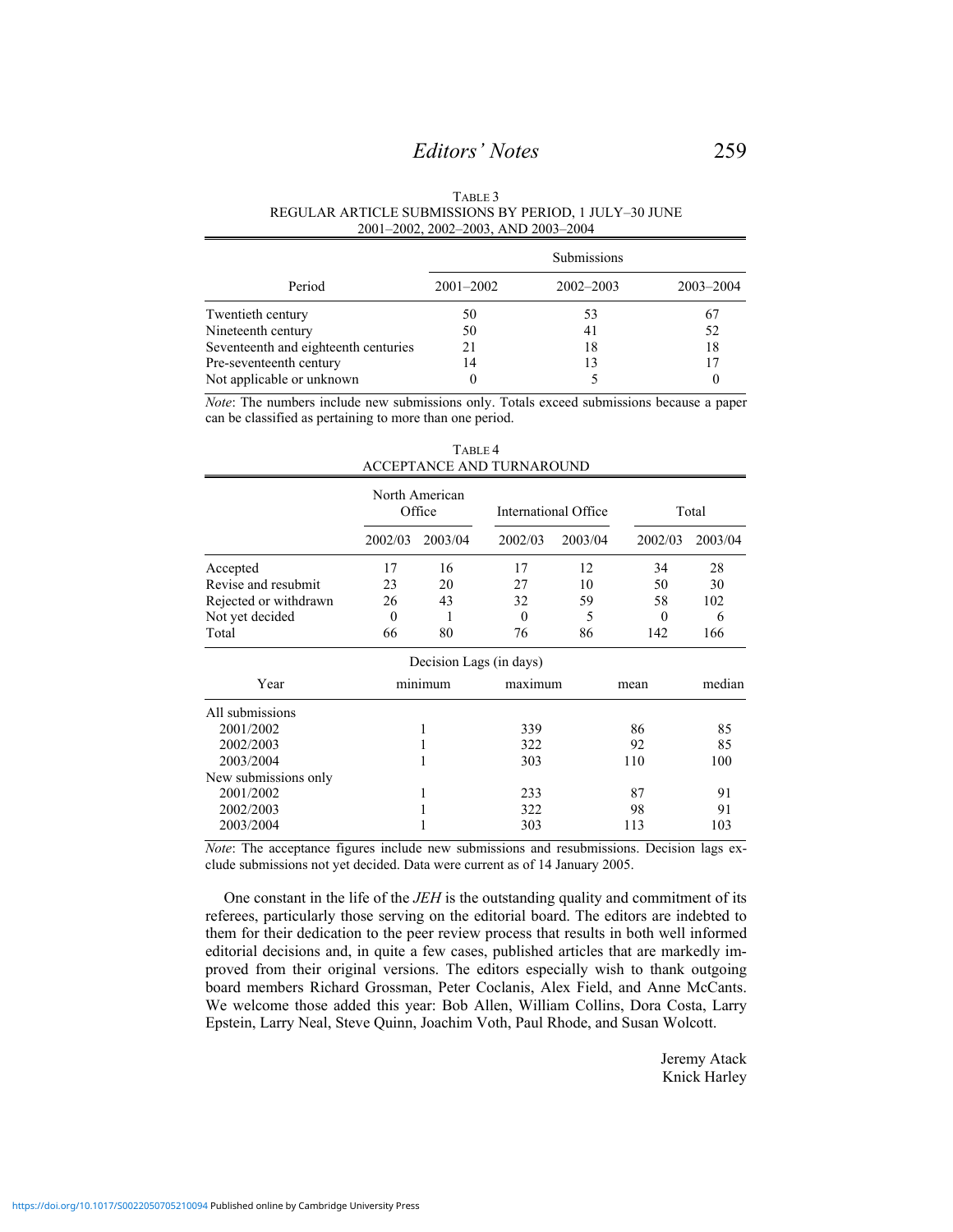Our referees for the last year were:

Christopher Abel, *University College London* Brian A'Hearn, *Franklin and Marshall College* Douglas Allen, *Simon Frasier University* Robert C. Allen, *Nuffield, Oxford University* Lee J. Alston, *University of Colorado* Morris L. Altman, *University of Saskatchewan* Lena Andersson-Skog, *Umeå Universitet, Sweden* Ouweneel Arij, *University of Amsterdam* Jeremy Atack, *Vanderbilt University* Dudley S. Baines, *London School of Economics and Political Science*  Theo Balderston, *University of Manchester* Mats Bergman, *Uppsala University* Gregory Besharov, *Duke University* Howard Bodenhorn, *Lafayette College* Michael Bordo, *Rutgers University* Maristella Botticini, *Boston University* George Boyer, *Cornell University* Loren Brandt, *University of Toronto* Stephen Broadberry, *University of Warwick* John Brown, *Clark University* Kristine Bruland, *University of Oslo* Roger Burt, *University of Exeter* R. A. Cage, *University of Queensland* Colleen Callahan, *American University* Charles Calomiris, *Columbia University* Cameron Campbell, *University of California, Los Angeles* Forest Capie, *City University Business School* Ann Carlos, *University of Colorado* Leonard Carlson, *Emory University* João Cesar das Neves, Universidade Catolica Portuguesa Benjamin Chabot, *University of Michigan* Raj Chandavarkar, *Cambridge University* Linsun Cheng, *University of Massachusetts, Dartmouth* William G. Clarence-Smith, *School of Oriental and African Studies, University of London* John Coatsworth, *Robinson Hall, Cambridge* Peter A. Coclanis, *University of North Carolina, Chapel Hill* William J. Collins, *Vanderbilt University*  Dora Costa, *Massachusetts Institute of Technology* Nicholas F. R. Crafts, *London School of Economics and Political Science* Lee A. Craig, *North Carolina State University* Lance E. Davis, *California Institute of Technology* Marcello De Cecco, *Universitá La Sapienza, Roma* Kent G. Deng, *London School of Economics and Political Science* Helmut Dietl, *Universität Zürich* Nicholas H. Dimsdale, *Oxford University* Gerald P. Dwyer, Jr., *Federal Reserve Bank of Atlanta* Alan D. Dye, *Barnard College*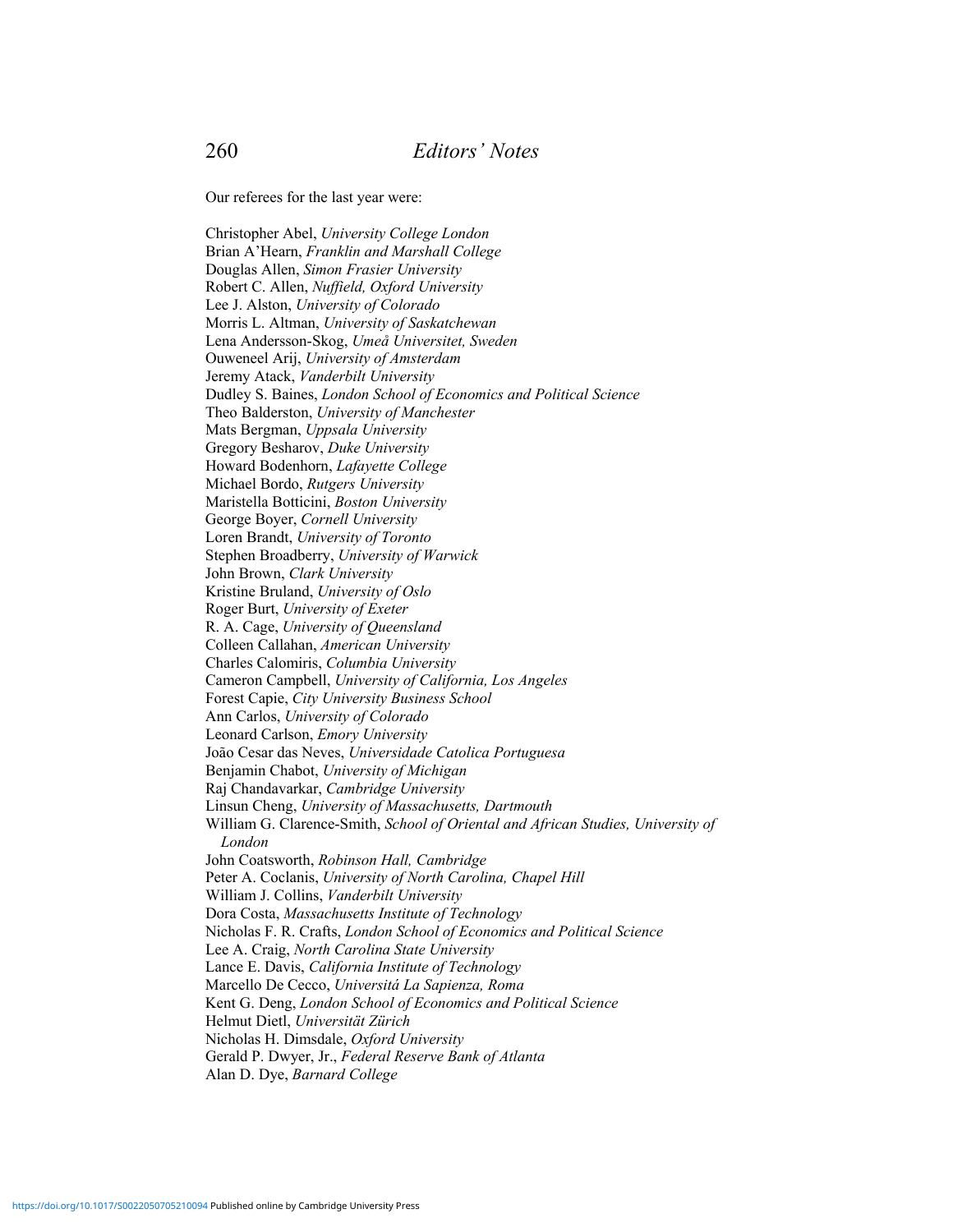Michael Edelstein, *Queens College, CUNY* Barry J. Eichengreen, *University of California, Berkeley* William B. English, *Board of Governors of the Federal Reserve* Stephan Epstein, *London School of Economics and Political Science* Heinz Fassman, *Wirtschaftsuniversität Wien* David Feeny, *University of Alberta* Charles Feinstein, *Oxford University* Wang Feng, *University of California, Irvine* Stefano Fenoaltea, *Bank of Italy* Peter Ferderer, *Macalester College* Niall Ferguson, *Stern School of Business, New York University* Joseph P. Ferrie, *Northwestern University* Alexander J. Field, *Santa Clara University* Elizabeth Field-Hendrey, *Queens College, CUNY* Price Fishback, *University of Arizona* Marc Flandreau, *Institut d'Etudes Politiques de Paris* Caroline Fohlin, *Johns Hopkins University* James Foreman-Peck, *Cardiff University* Marcia J. Frost, *Wittenberg University* Giulio Gallarotti, *Wesleyan University* Claudia Goldin, *Harvard University* Antonio Gómez Mendoza, *Universidad Complutense de Madrid* Robert Gordon, *Northwestern University* Gary B. Gorton, *Wharton School, University of Pennsylvania* Margit Grabas, *Universität des Saarlandes, Germany* George Grantham, *McGill University* Robert Greenfield, *Fairleigh Dickinson University* Matthew Gregg, *Grinnell College* Paul R. Gregory, *University of Houston* Avner Greif, *Stanford University* Nachum T. Gross, *Hebrew University of Jerusalem* Richard Grossman, *Wesleyan University* Farley Grubb, *University of Delaware* Timothy Guinnane, *Yale University* Bishnupriya Gupta, *University of Warwick* Stephen Haber, *Stanford University* Michael R. Haines, *Colgate University* Brian Hamnett, *University of Essex* Christopher Hanes, *State University of New York, Binghamton* Bernard Harris, *University of Southampton* Ron Harris, *Tel Aviv University* Mark Harrison, *University of Warwick* John Hatcher, *Cambridge University* Timothy Hatton, *Australian National University* William Hausman, *College of William and Mary* Santhi Hejeebu, *University of Iowa* Carl-Ludwig Holtfrerich, *Freie Universität Berlin* Julian Hoppit, *University College, London* David Hounshell, *Carnegie Mellon University* Michael Huberman, *Université de Montréal*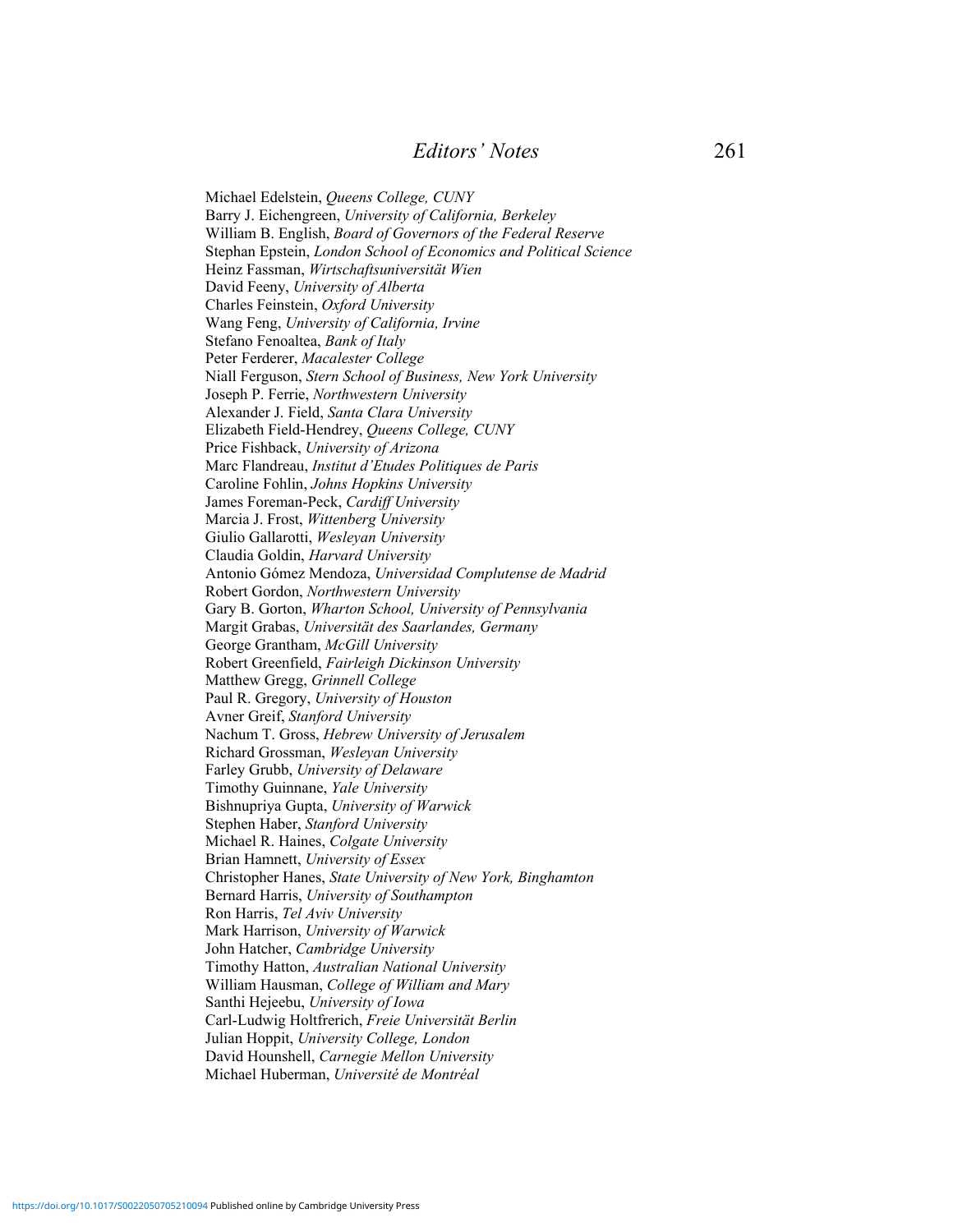Jane Humphries, *All Souls, Oxford University* William K. Hutchinson, *Vanderbilt University* Alejandra Irigoin, *Universidad Carlos III, Madrid* Robert Jackson, *University of Queensland* John James, *University of Virgina* Mark Kanazawa, *Carleton College* Shawn Kantor, *University of California, Merced* Eona Karakacili, *University of Western Ontario* Resat Kasaba, *University of Washington* Zorina Khan, *Bowdoin College* Sukkoo Kim, *Washington University* Peter Kirby, *University of Manchester* Jan Tore Klovland, *Norwegian School of Economics* Meir Kohn, *Dartmouth College* John Komlos, *University of Munich* Michael Kopsidis, *Institute of Agricultural Development in Central and Eastern Europe, Germany* Naomi Lamoreaux, *University of California, Los Angeles* Margaret Levenstein, *University of Michigan* Byron Lew, *Trent University* Frank D. Lewis, *Queen's University* James B. Lewis, *Oxford University* Gary D. Libecap, *University of Arizona* Peter Lindert, *University of California, Davis* Mary MacKinnon, *McGill University* John Majewski, *University of California, Santa Barbara* Thomas N. Maloney, *University of Utah* Carlos Marichal, *El Colegio de Mexico* Pablo Martín Aceña, Universidad de Alcalá Maria Eugenia Mata, *Universidade Nova de Lisboa* Kent Matthews, *Cardiff Business School* David Mattingly, *University of Leicester* Nicholas Mayhew, *Oxford University* Anne McCants, *Massachusetts Institute of Technology* Andrea McElderry, *University of Louisville* Robert A. McGuire, *University of Akron* Christopher Meissner, *Cambridge University* David Meredith, *University of New South Wales* David Merrett, *University of Melbourne* Alan Meyer, *University of Delaware* Rory Miller, *University of Liverpool* Terence C. Mills, *Loughborough University* Kris James Mitchener, *Santa Clara Univertisty* Donald E. Moggridge, *University of Toronto* Joel Mokyr, *Northwestern University* Chiaki Moriguchi, *Northwestern University* R. J. Morris, *University of Edinburgh* Reinhold Mueller, *Universit*B *Ca' Foscari, Venice* John E. Murray, *University of Toledo* Larry Neal, *University of Illinois*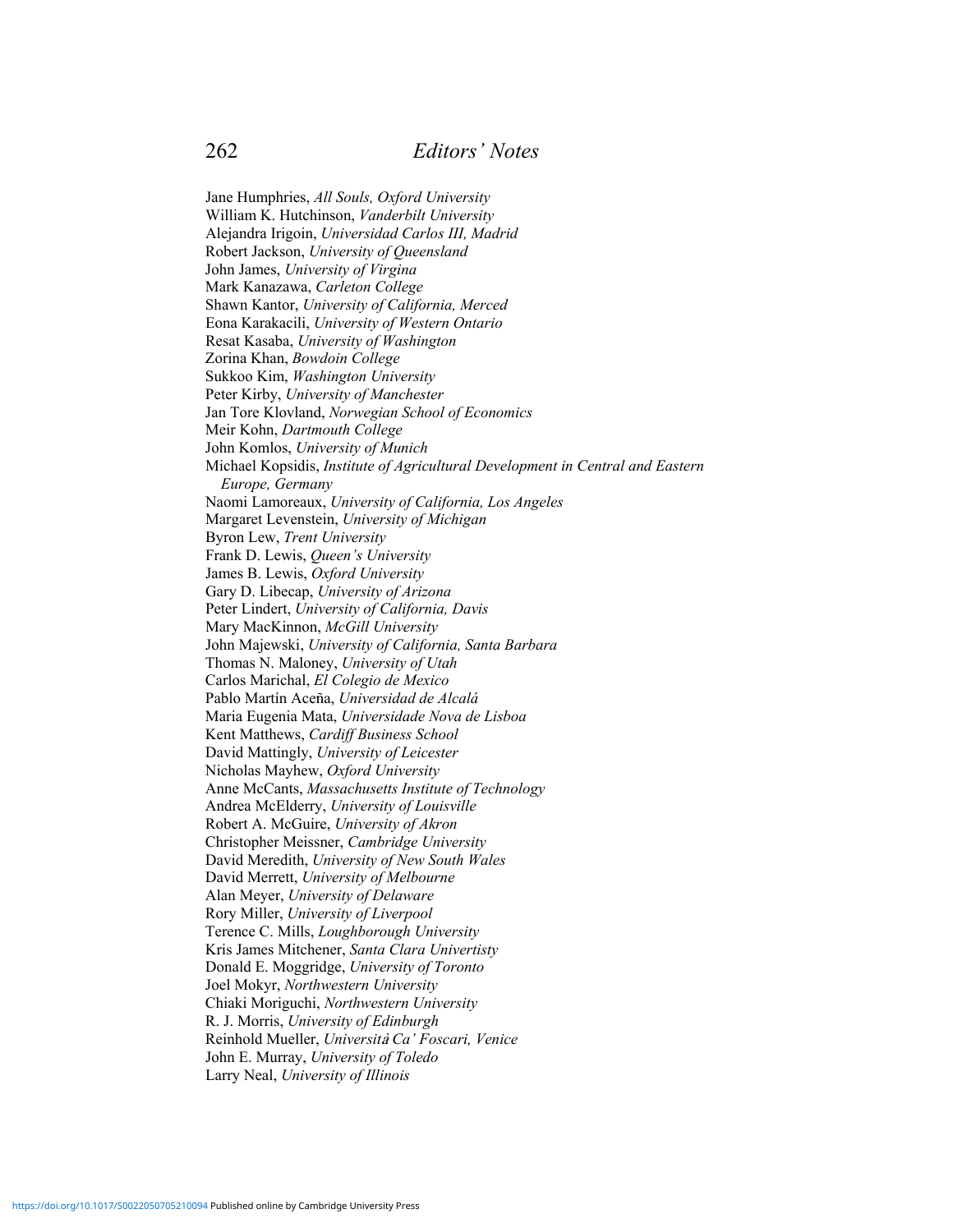Jacob Neusner, *Bard College* William J. Novak, *University of Chicago* Ana Bela Nunes, *Universidade Técnica de Lisboa* Cormac O'Grada, *University College, Dublin* Eric Pawson, *University of Canterbury* Philip Payton, *Institute of Cornish Studies* Peter C. Perdue, *Massachusetts Institute of Technology* Karl Gunnar Persson, *University of Copenhagen* Peter Phillips, *University of Utah* Leandro Prados de la Escosura, *Georgetown University* Donald Quataert, *Binghamton University* Neil Quigley, *Victoria University of Wellington, New Zealand* Stephen Quinn, *Texas Christian University* Daniel M. G. Raff, University of Pennsylvania Roger Ransom, *University of California, Riverside* Thomas G. Rawski, *University of Pittsburgh* Angela Redish, *University of British Columbia* Jaime Reis, *University of Lisbon* Paul Rhode, *University of North Carolina, Chapel Hill* James C. Riley, *Indiana University* Albrecht Ritschl, *Humboldt University, Berlin* Kenneth Robinson, *Federal Reserve Bank of Dallas* Hugh T. Rockoff, *Rutgers University* Eugene Rogan, *St. Antony's College, Oxford University* Christina Romer, *University of California, Berkeley* Judith Rooks, *independent scholar* Mark Rose, *Florida Atlantic University* Joshua Rosenbloom, *University of Kansas* Joan Ramon Rosés, *Universidad Carlos III, Madrid* Peter L. Rousseau, *Vanderbilt University* Richard Saller, *University of Chicago* Richard Salvucci, *Trinity University* Blanca Sanchez-Alonso, *Universidad San Pablo-Ceu* Isabel Sanz-Villarroya, *Universidad de Zaragoza* Catherine Schenk, *University of Glasgow* Isabel Schnabel, *Max Planck Institute for Research on Collective Goods* Peter Scholliers, *Vrije Universiteit Brussel* Anna Schwartz, *NBER* Carole Shammas, *University of Southern California* Daniel Scott Smith, *University of Illinois, Chicago*  Richard Smith, *University of Cambridge* Kenneth A. Snowden, *University of North Carolina* Kenneth Sokoloff, *All Souls, Oxford University* Mark Spoerer, *University of Hohenheim* Richard H. Steckel, *Ohio State University* James I. Stewart, *Reed College* William Summerhill, *University of California, Los Angeles* William A. Sundstrom, *Santa Clara University* Nathan Sussman, *Hebrew University of Jerusalem* Masao Suzuki, *Skyline College*